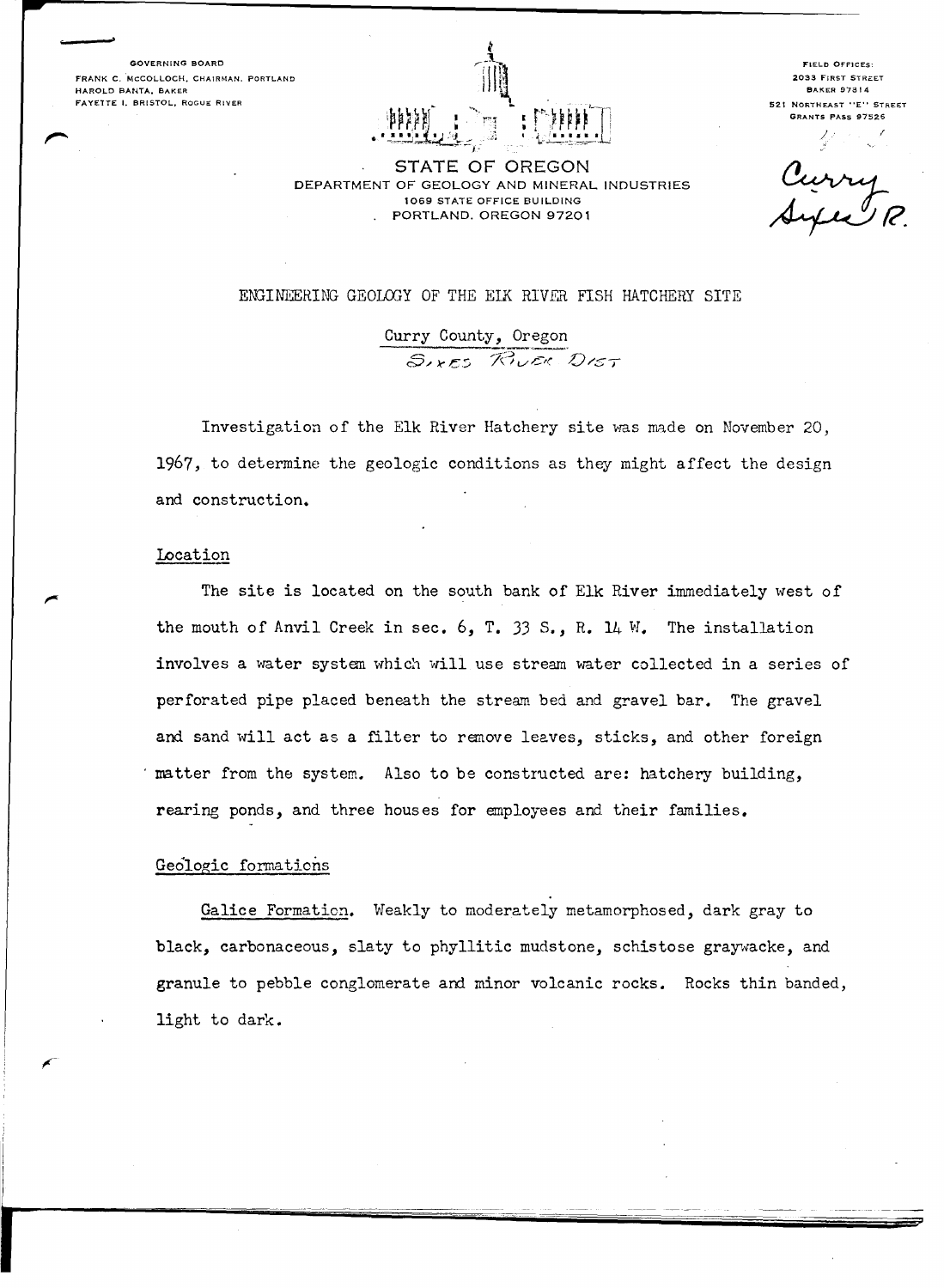Colebrooke Formation. Contains glossy, black, graphitic to silky, white quartz mica schist, greenish chlorite-epidote phyllite, and bedded chert. Metamorphism has obliterated or flattened pebbles in conglomerate so that textures are not obvious.

Hwnbug Mountain conglomerate. Very massive, coarse conglomerate containing thick zones of interstratified graywacke sandstones and mudstones. These contain much macerated and carbonized plant remains. Some of the bedding is highly contorted.

Rocky Point Formation. Same as Hurnbug Mountain conglomerate but finer grained. It contains some small pebble conglomerate but mostly mudstones **and** sandstones. Bedding contorted in some areas.

Eocene rocks. Unmetamorphosed fine-grained, thin to moderately bedded sediments. Siltstones, mudstones, and shales.

Pearse Peak diorite. large intrusive of dioritic composition which has intruded the Galice Formation. It is about 5 miles in diameter and has altered the surrourding rocks producing the metamorphic Colebrooke schists. The intrusive is probably much larger than its surface outcrop.

## General geology

The formation exposed at the hatchery site is a small window of Colebrooke Schist surrounded by a wide band of Humbug Mountain conglomerate (see map). A thin deposit of gravel overlies the conglomerate and schist within the hatchery site adjacent to the river. The gravels contain representatives from a number of rock types occurring upstream in the Elk River drainage. The most abundant is diorite from the Pearse Peak area. Abundant schist and phyllite are also present in the gravel. The metamorphic clasts are subject

- 2 -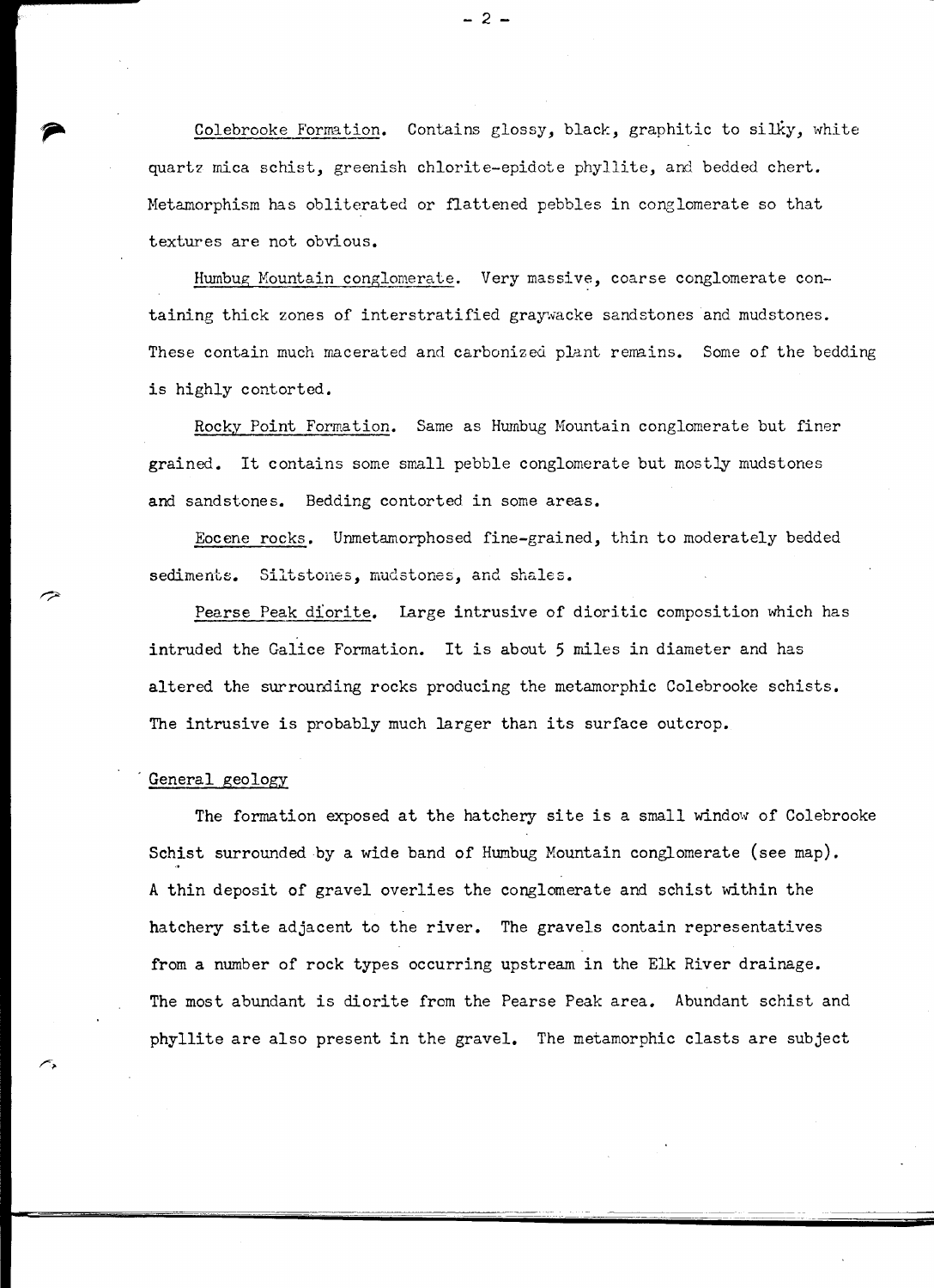to rapid weathering and break down to soil and clay such as occurs in the terrace soils just south of the gravel bar in the area contemplated for the rearing ponds and buildings.

The gravel does not appear to be of good enough quality to produce high strength concrete.

During periods of intense flooding the water will probably rise to the level of the lower terraces. During this period erosion would be most severe and weak rock and soil could be stripped from the north bank of the stream across from the hatchery site. One small landslide has occurred in this area just west of Anvil Creek, but the rock exposed in the lower stream bank appears to be stable and not generally affected by stream erosion. The gravel bar is located on the inside of the bend in the river, and although during high water it might be removed, new gravels should replace them at about the same rate. In the case Anvil Creek flooded at a time Elk River was low, such as a local cloudburst, water would strike the site, and especially the gravel bar, at an unusual attitude and sane erosion of the terrace and gravel bar could occur. This seens unlikely since the draimge -area of Anvil Creek is small.

### Recommendations

, The success of the proposed water system depends on keeping the intake pipe buried under several feet of gravel and below the level of the stream during the low water period. It must also be protected from erosion during high water. For this reason I would suggest that the intake pipes be angled upstream so that a major portion is buried as deeply as possible under the thickest gravels and that a shorter amount be under the thinner gravel in the

 $\overline{3}$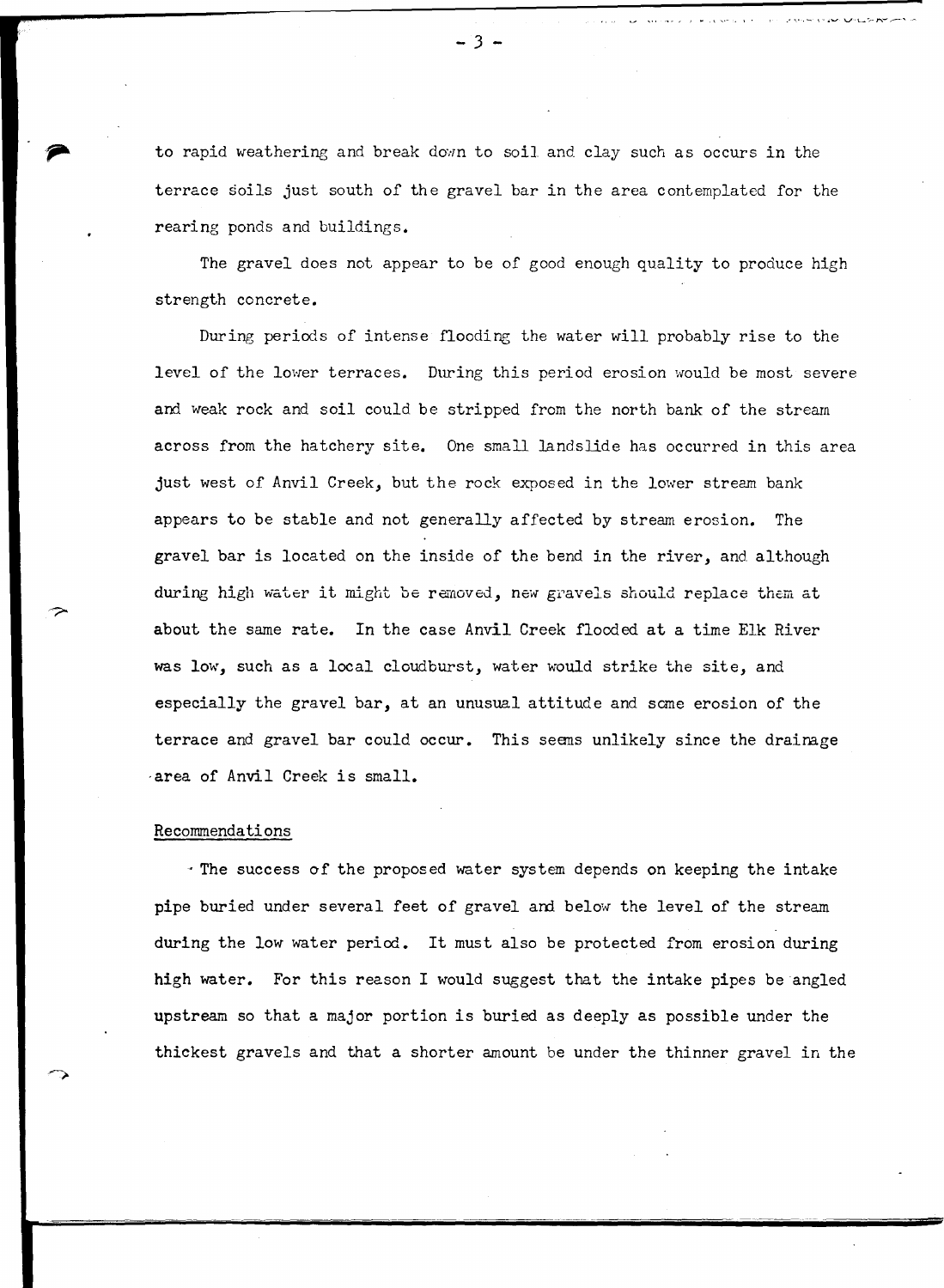channel covered by water in late summer. The grade of the intake pipes could be maintained with less bedrock excavation than if the pipes were placed at 90° to the stream. Considerable water should be able to be obtained from the gravel bar adjacent to the stream.

The location for the intake should be downstream from the mouth of Anvil Creek for several reasons. The gravel is less likely to be eroded in this area. Also the gravels are deeper and the intake will be better protected than at the upstream end of the bar.

Water well possibilities in the matamorphic country rock are not good. The chances for good well water of sufficient quantity appear rather remote. A spring, if any occurs, might be developed if the use of stream water is objectionable.

Foundation characteristics of the terrace soils appear to be poor and light structures can probably be founded on spread footings if the top several feet is removed. Heavy structures such as water tanks, etc., should be founded on bedrock if possible.

Prior to construction the depth of the gravels should be determined by back-hoe in the area contemplated for the intake pipes, and foundation soils should be tested.

If you have any questions concerning this report or items not covered I will be happy to discuss them with you.

Kenhert 13. Schlich

Herbert G. Schlicker Engineering Geologist

November 29, 1967

#### References:

Koch, John G., 1963, late Mesozoic orogenesis and sedimentation, Klamath province, southwest Oregon Coast: Univ. Wisconsin doctoral dissertation. Peck, Dallas L., 1961, Geologic map of western Oregon: U.S. Geol. Survey Map I-325.

- 4 -